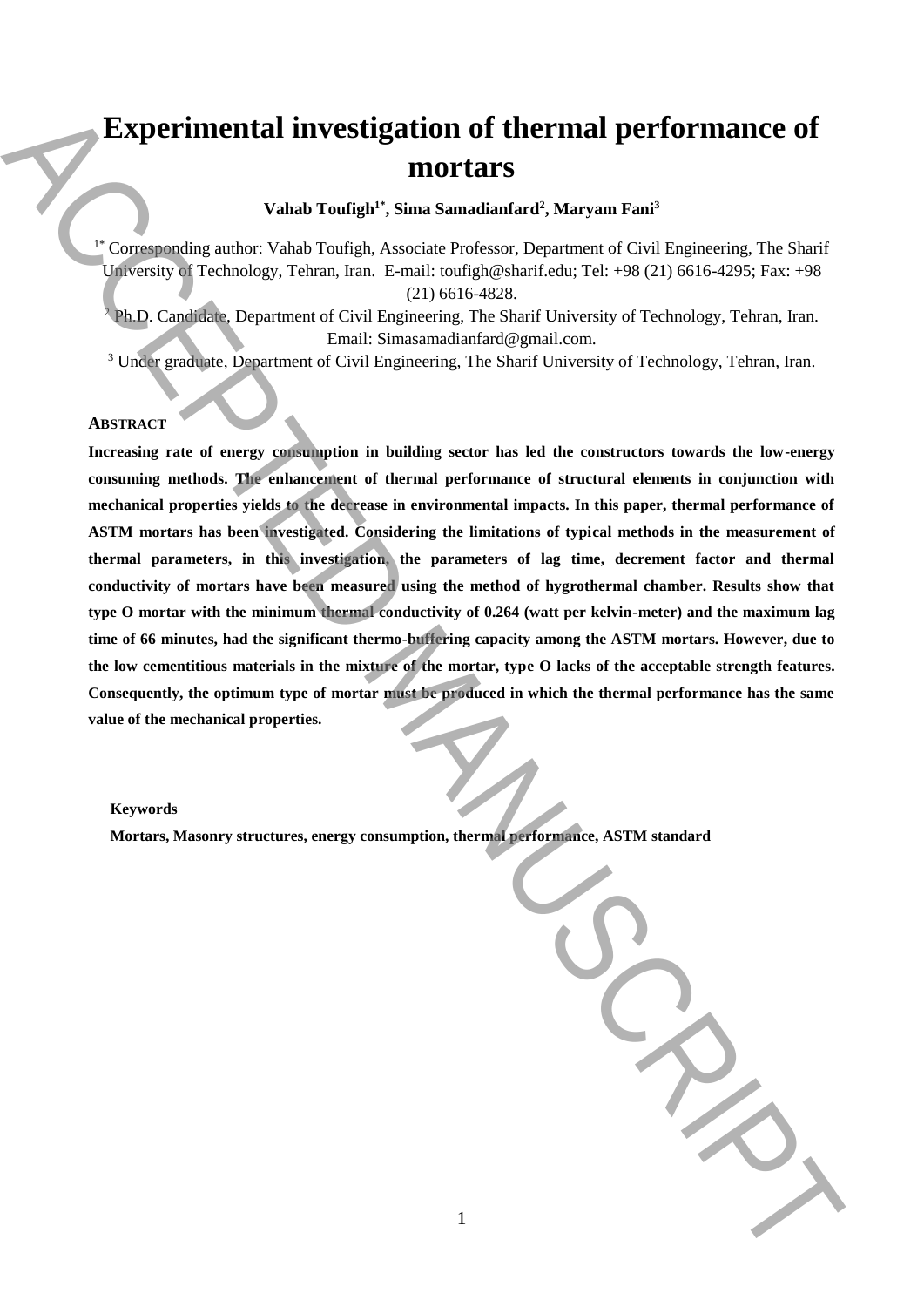# **1. Introduction**

The high rate of energy consumption in the building sector has led the designers towards the construction methods that consume less energy during construction up to serviceability. The energy demand in developing countries is two to three times higher than in other European countries. For instance, in 2013, it was reported that the building sector in developing countries consumed 45% of the total energy.

More than 30% of the population in developing countries lives in rural areas. In these areas, the buildings are mostly built of masonry materials. Masonry walls are mainly constituted of brick and mortar and are constructed by untrained labor which leads to energy-consuming buildings [1]. In this subject of study, many researchers investigated the effect of thermal characteristics of masonry structures on the amount of energy consumption in the buildings. Tavil et al. [2] evaluated the thermal performance of masonry walls with different insulating systems. Aste et al. [3] conducted an experimental and analytical analysis to study the impacts of inertial mass on the thermal energy saving factors of monitored schools made of masonry blocks. Free Manuscriptures is both the compatible in the both three compatible in the compatible in the compatible in the compatible in the compatible in the compatible in the compatible in the compatible in the compatible in th

All the researchers mentioned above stated that the response of building materials subjected to the thermal loads is fluctuating with time. Moreover, this response is not only affected by thermal conductivity, but also by time-dependent parameters like time lag and decrement factor. Therefore, it is necessary to measure these parameters to conduct a comprehensive comparative study. Besides, there are a few studies on the thermal effects of mortars between the bricks. Current study focuses on the thermal characteristics of all types of mortars in ASTM.

## **2. Methodology**

# **2.1. materials**

The sand used for the preparation of specimens was collected from Tehran, Iran. The dry density and the existing moisture content of this sand are 2.6  $\text{gr/cm}^3$ and 2.4%, respectively. The Portland cement (type II) and the clay have the density of  $3.16 \text{ gr/cm}^3$  and  $2.3 \text{ gr/cm}^3$ , respectively.

# **2.2. Specimen preparation**

The specimens are made of sand, Portland cement (type II) and clay. The mixture ratio was based on ASTM C270 and the mix designs are shown in Table 1. The amount of existing water was calculated and applied in the mixing water content. The required quantities of soil and water were combined until an integrated mixture was obtained. The wooden formwork was located such that the specimen was 4 cm thick. Then, the mixture was placed in the mold to the one-third of the height of formwork and compacted. Soil compaction continued until the height of the specimen reached 30 cm. Therefore, the ultimate size of each specimen was  $4\times30\times50$  cm. All the specimens were cured at  $20^{\circ}$ c $\pm5^{\circ}$ c and the moisture of 90% for 28 days. The specimen preparation and the procedure of the experiments are shown in Figure 1.

| Table 1. Mix design details of specimens |  |  |  |  |
|------------------------------------------|--|--|--|--|
|------------------------------------------|--|--|--|--|

<span id="page-1-0"></span>

| specimens |      |      |      | water clay sand cement | ratio       |
|-----------|------|------|------|------------------------|-------------|
| N         | 1.92 | 1.18 | 8.00 | 1.62                   | 1:1:6       |
| O         | 2.18 | 1.57 | 8.00 | 1.08                   | 1:2:9       |
| S         | 1.77 | 0.78 | 8.00 | 2.08                   | 1:0.5:4.5   |
| М         | 1.42 | 0.47 | 8.00 | 2.59                   | 1:0.25:3.75 |



<span id="page-1-1"></span>**Figure 1. Experimental proceure and specimens preparation**

# **2.3. Experimental procedure**

A simplified "box method" implemented to determine the thermal conductivity of construction materials using Fourier's law. after equalizing the initial conditions, when the heater at subspace 2 was shut off, the temperature at subspace 1 reached 45˚<sup>c</sup> . The duration of stabilizing the temperature at subspace 1 was three hours. In this case, the steady-state condition was reached. Using Fourier's law and establishing the similar condition, thermal conductivity was determined for all the wall specimens. Besides, the time taken for the temperature of both sides to be equalized was noted as time lag. In order to evaluate the mechanical characteristics of the mortars besides the thermal